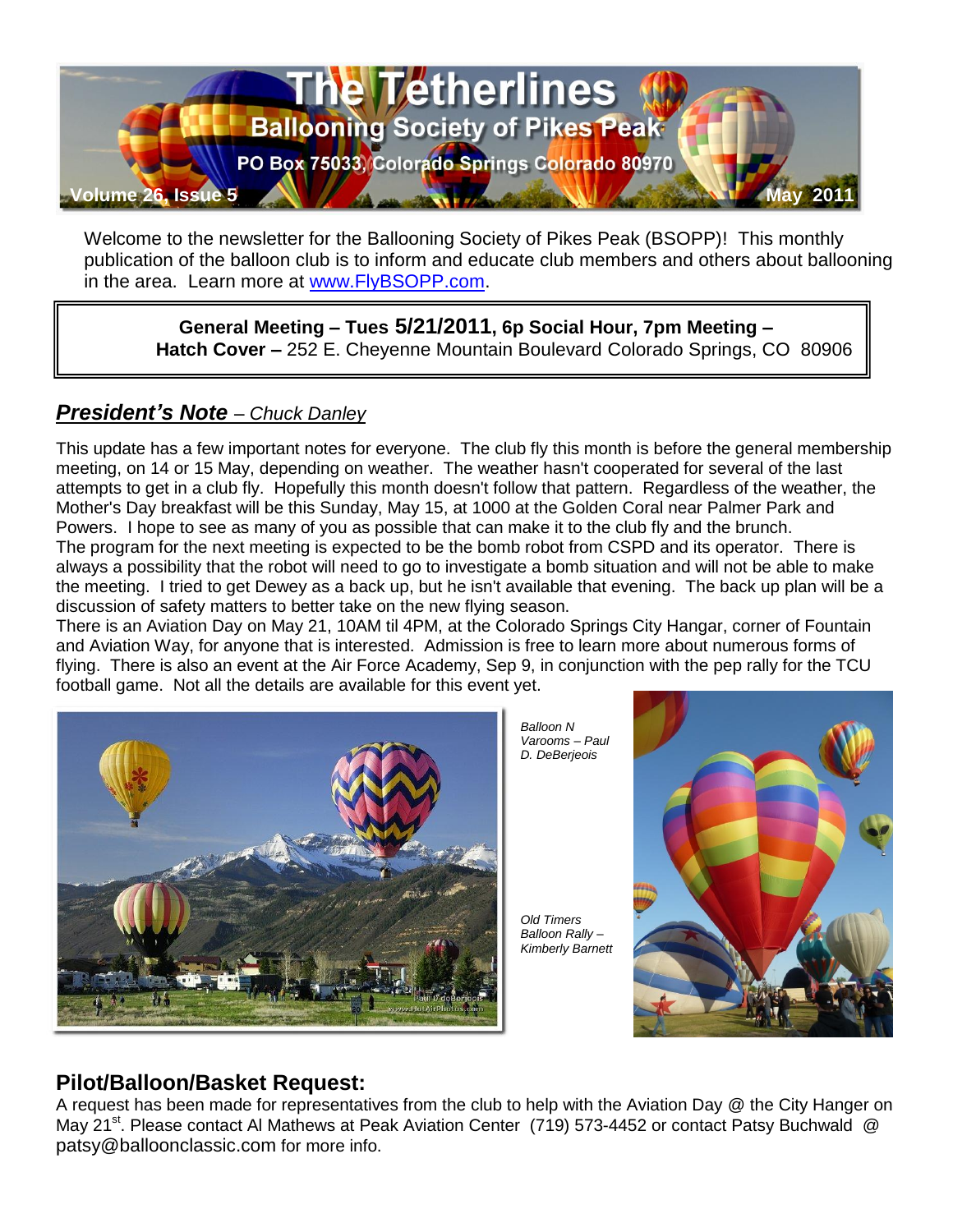#### *Club Contact Information*

| <b>President</b>           | <b>Chuck Danley</b>     | (719) 963-1092 | veggiewizard@earthlink.net |
|----------------------------|-------------------------|----------------|----------------------------|
| <b>Vice President</b>      | <b>Dave Bair</b>        | (719) 434-2223 | dave@bairballoons.com      |
| <b>Secretary</b>           | <b>Peggy Sansom</b>     | (719) 531-5691 | peggysansom@yahoo.com      |
| <b>Treasurer</b>           | <b>Stephen Blucher</b>  | (719) 597-5683 | sblucher@juno.com          |
| <b>Director At Large</b>   | <b>Greg Littlejohn</b>  | (719) 660-6594 | gregandlindal@msn.com      |
| <b>Director At Large</b>   | <b>Paul deBerjeois</b>  | 719) 266-8483  | pandpdeb@yahoo.com         |
| <b>Director At Large</b>   | <b>Frank Hunter</b>     | (719) 391-2997 | balloonprincess@att.net    |
| Photography                | Paul D deBerjeois       | (719) 200-8713 | paul@colorbandit.com       |
| <b>Events Coordinator</b>  | Peggy Sansom            | (719) 531-5691 | peggysansom@yahoo.com      |
| Webmasters                 | Joe Lillard             | (719) 597-6553 | LJoeL@aol.com              |
|                            | Dave Yob                | (719) 574-0686 | ysoft@att.net              |
| <b>Newsletter Editor</b>   | <b>Kimberly Barnett</b> | (719) 649-9187 | barnettkim@yahoo.com       |
| Historian                  |                         | <b>VACANT</b>  |                            |
| <b>Safety Officer</b>      | <b>Russ Robinson</b>    | (719) 488-8957 | russanna@q.com             |
| <b>Crew Development</b>    | Kinda Schuler           | (719) 209-5922 | schuflies@comcast.net      |
| <b>Community Relations</b> | <b>Frank Hunter</b>     | (719) 339-2602 | fhunter4139@msn.com        |
| Membership                 | <b>Kimberly Barnett</b> | (719) 649-9187 | barnettkim@yahoo.com       |

## *Treasurer's Report*

| Savings    | \$1,624.01 |
|------------|------------|
| Checking   | \$1,062.35 |
| Petty Cash | \$26.59    |



*Balloon N Varooms – Paul D. DeBerjeois*



#### *Membership Info:*

The new membership form is included. Please fill it out even if you are paid through the next year. I am trying to make sure that everyone's information is up to date and correct. Question please call or email me. Thanks,

Kimberly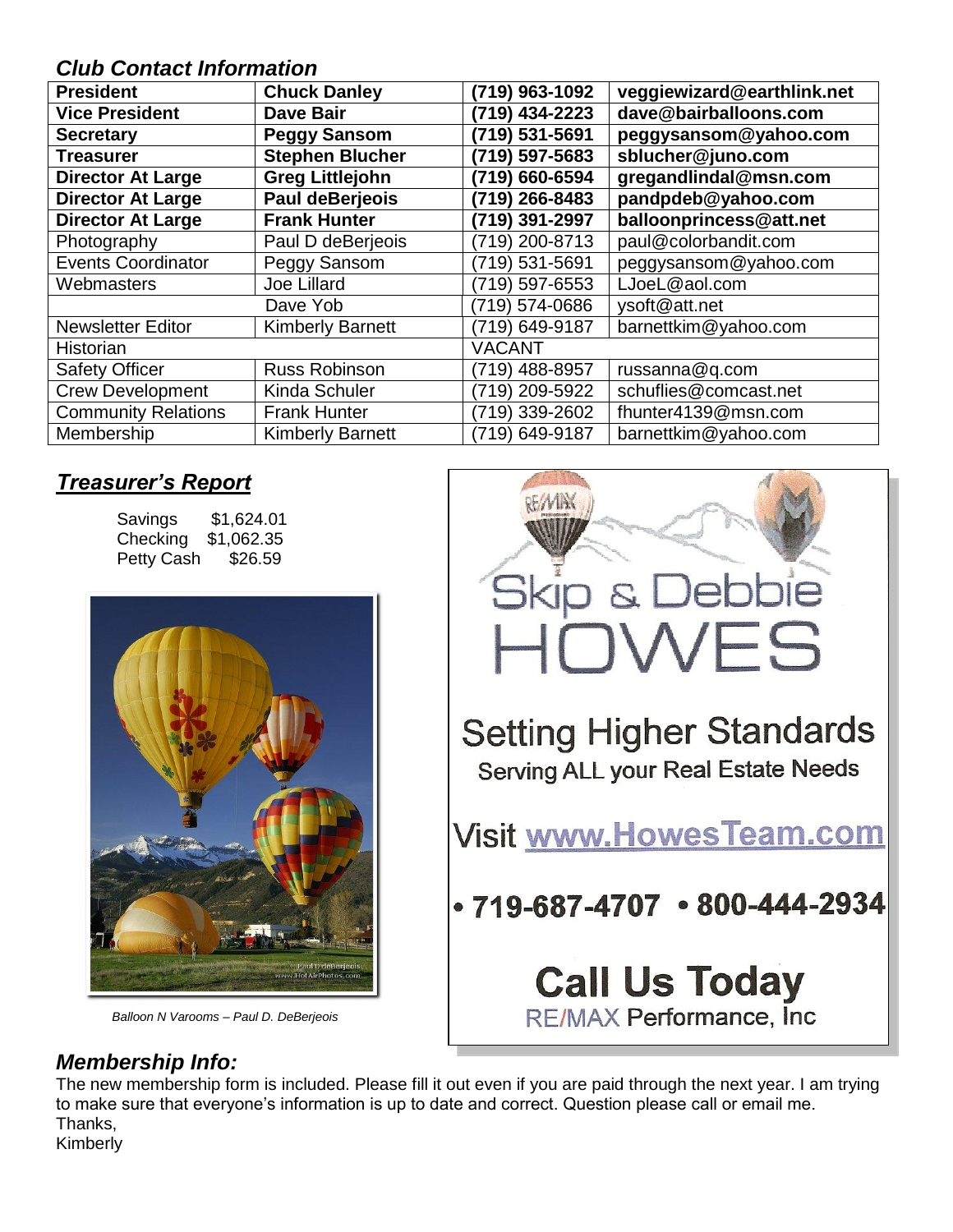| <b>Sunrise / Sunset</b> |             |      |     |             |      |     |             | Location: W104 48, N38 51 (Colorado Springs CO) All times Mountain Time |     |             |      |     |             |      |
|-------------------------|-------------|------|-----|-------------|------|-----|-------------|-------------------------------------------------------------------------|-----|-------------|------|-----|-------------|------|
| <b>May 2011</b>         |             |      |     |             |      |     |             |                                                                         |     |             |      |     |             |      |
| Day                     | <b>Rise</b> | Set  | Day | <b>Rise</b> | Set  | Day | <b>Rise</b> | Set                                                                     | Day | <b>Rise</b> | Set  | Day | <b>Rise</b> | Set  |
|                         | h m         | h m  |     | h m         | h m  |     | h m         | h m                                                                     |     | h m         | h m  |     | h m         | h m  |
| 1                       | 0602        | 1952 | 8   | 0554        | 1958 | 15  | 0547        | 2005                                                                    | 22  | 0541        | 2011 | 29  | 0537        | 2016 |
| 2                       | 0601        | 1952 | 9   | 0553        | 1959 | 16  | 0546        | 2006                                                                    | 23  | 0541        | 2012 | 30  | 0537        | 2017 |
| 3                       | 0559        | 1953 | 10  | 0552        | 2000 | 17  | 0545        | 2006                                                                    | 24  | 0540        | 2012 | 31  | 0536        | 2018 |
| 4                       | 0558        | 1954 | 11  | 0551        | 2001 | 18  | 0545        | 2007                                                                    | 25  | 0540        | 2013 |     |             |      |
| 5                       | 0557        | 1955 | 12  | 0550        | 2002 | 19  | 0544        | 2008                                                                    | 26  | 0539        | 2014 |     |             |      |
| 6                       | 0556        | 1956 | 13  | 0549        | 2003 | 20  | 0543        | 2009                                                                    | 27  | 0538        | 2015 |     |             |      |
|                         | 0555        | 1957 | 14  | 0548        | 2004 | 21  | 0542        | 2010                                                                    | 28  | 0538        | 2016 |     |             |      |

| <b>June 2011</b> |      |      |     |      |      |     |      |      |     |      |      |     |             |      |
|------------------|------|------|-----|------|------|-----|------|------|-----|------|------|-----|-------------|------|
| Day              | Rise | Set  | Day | Rise | Set  | Day | Rise | Set  | Day | Rise | Set  | Day | <b>Rise</b> | Set  |
|                  | h m  | h m  |     | h m  | h m  |     | h m  | h m  |     | h m  | h m  |     | h m         | h m  |
| 1                | 0536 | 2018 | 8   | 0534 | 2023 | 15  | 0533 | 2026 | 22  | 0534 | 2028 | 29  | 0537        | 2028 |
| 2                | 0536 | 2019 | 9   | 0534 | 2023 | 16  | 0534 | 2026 | 23  | 0535 | 2028 | 30  | 0537        | 2028 |
| 3                | 0535 | 2020 | 10  | 0534 | 2024 | 17  | 0534 | 2027 | 24  | 0535 | 2028 |     |             |      |
| 4                | 0535 | 2020 | 11  | 0534 | 2024 | 18  | 0534 | 2027 | 25  | 0535 | 2028 |     |             |      |
| 5                | 0535 | 2021 | 12  | 0534 | 2025 | 19  | 0534 | 2027 | 26  | 0536 | 2028 |     |             |      |
| 6                | 0534 | 2022 | 13  | 0533 | 2025 | 20  | 0534 | 2028 | 27  | 0536 | 2028 |     |             |      |
|                  | 0534 | 2022 | 14  | 0533 | 2026 | 21  | 0534 | 2028 | 28  | 0536 | 2028 |     |             |      |

#### *Upcoming Events Calendar*  **BSOPP Membership Meetings/Events**

| <b>Date</b> | <b>Event</b>                    | <b>Location/Details</b>                                 |
|-------------|---------------------------------|---------------------------------------------------------|
| 5/14        | Club Fly/Mothers Day Fly        | Field by Holiday Inn"s - Pilot Brief - approx 7:15am    |
|             |                                 | Sunday 5/15 will be makeup flight if needed.            |
| 5/15        | Club Mother's Day B'fast        | Golden Corral @ Powers and Palmer Park - 10AM           |
| $5/17$      | <b>General Meeting</b>          | 6pm - Social hour, 7pm - Meeting/program                |
|             |                                 | Hatch Cover - 252 E. Cheyenne Mountain Blvd             |
| 6/7         | Board Meeting - All members are | 6:30pm - Location: Pueblo Viejo, Powers & Stetson Hills |
|             | invited                         | (where East Coast Deli used to be)                      |
| 6/19        | CBC & BSOPP Fly & Breakfast     | South Park - Father's Day Flight                        |
| 6/21        | <b>General Meeting</b>          | 6pm - Social hour, 7pm - Meeting/program                |
|             |                                 | Hatch Cover - 252 E. Cheyenne Mountain Blvd             |
|             |                                 | Program: Chris Liberti with topic of ballooning safety  |

#### **Flights, Rallies and Related Events** *(Tell them you saw it in BSOPP's Tetherlines!)*

| <b>Date</b>   | <b>Event</b>                          | <b>Location / Details</b>                               |
|---------------|---------------------------------------|---------------------------------------------------------|
| $5/20 - 5/22$ | Erie Town Fair Balloon Festival       | Erie, CO - michael@lifecycleballoons.com                |
| $5/20 - 5/22$ | Wild Wild West Balloon Festival       | Pueblo, CO - Barbi Hann 303-912-2050                    |
| $6/3 - 6/5$   | <b>Telluride Annual Balloon Rally</b> | Telluride, CO- www.tellurideballoonfestival.com         |
| 6/11          | Craig Hospital "Rite of Flight"       | Chatfield State Park, CO - Al Luksik hotairalan@msn.com |
| 6/19          | CBC & BSOPP Fly & Breakfast           | South Park - Father's Day Flight                        |
| $6/24 - 6/26$ | <b>Fredrick In Flight Rally</b>       | Fredrick, CO - Michael Gianetti 303-216-1900            |
| $7/1 - 7/3$   | Desert Balloon Extravaganza           | RockSpring, WY - Bruce Pivic bpivic@wyoming@com         |
| $ 7/2 - 7/4 $ | Santa Fe Trail Balloon Rally          | Raton, NM - Laura Brewer 575-707-0395                   |

**Look for more events at [http://www.BFA.net](http://www.bfa.net/)**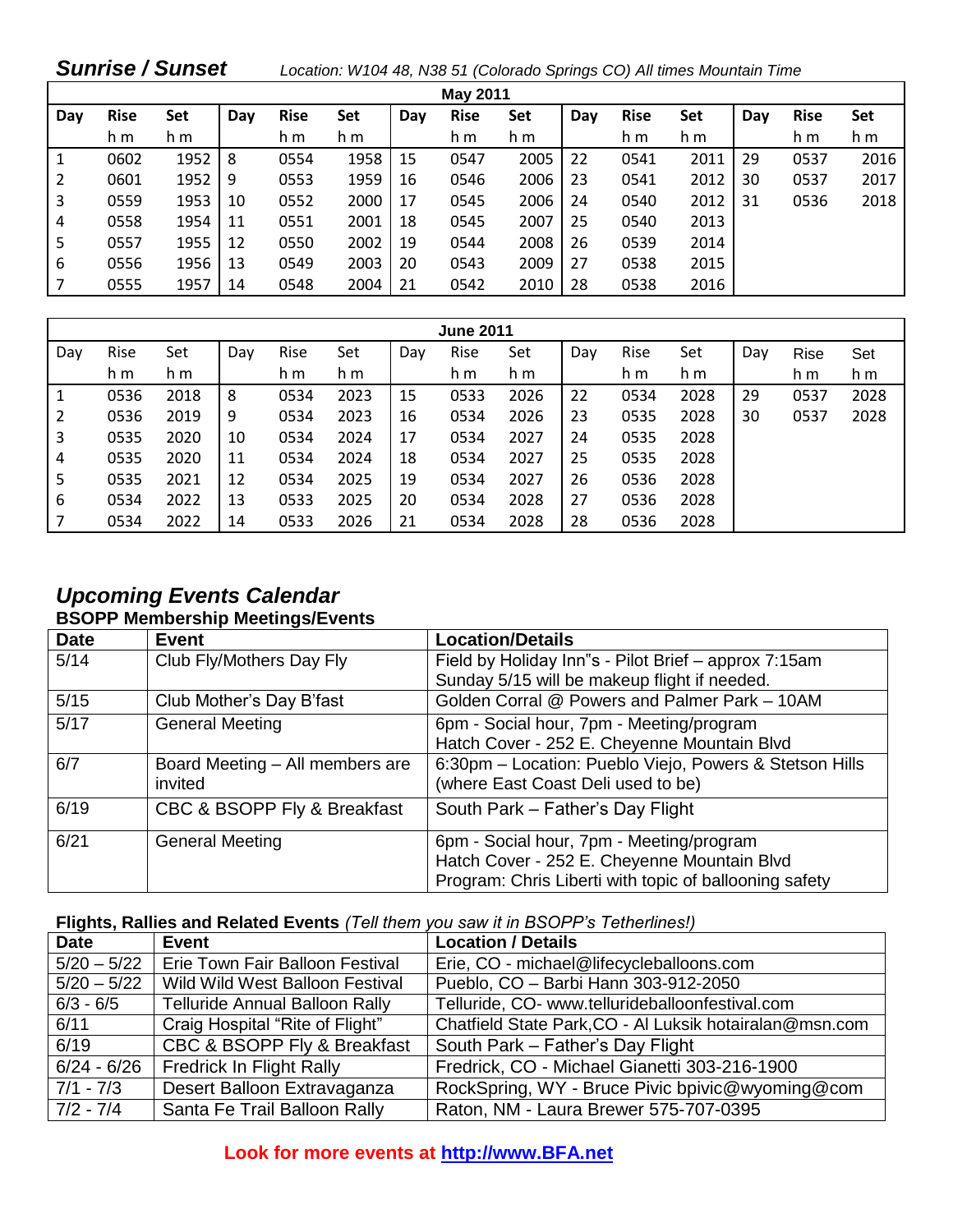# **Annual Colorado** assi **Labor Day Weekend**

You're invited to our party. Please bring your balloons!

www.balloonclassic.com

Ad designed by The Forest's Edge, Ltd.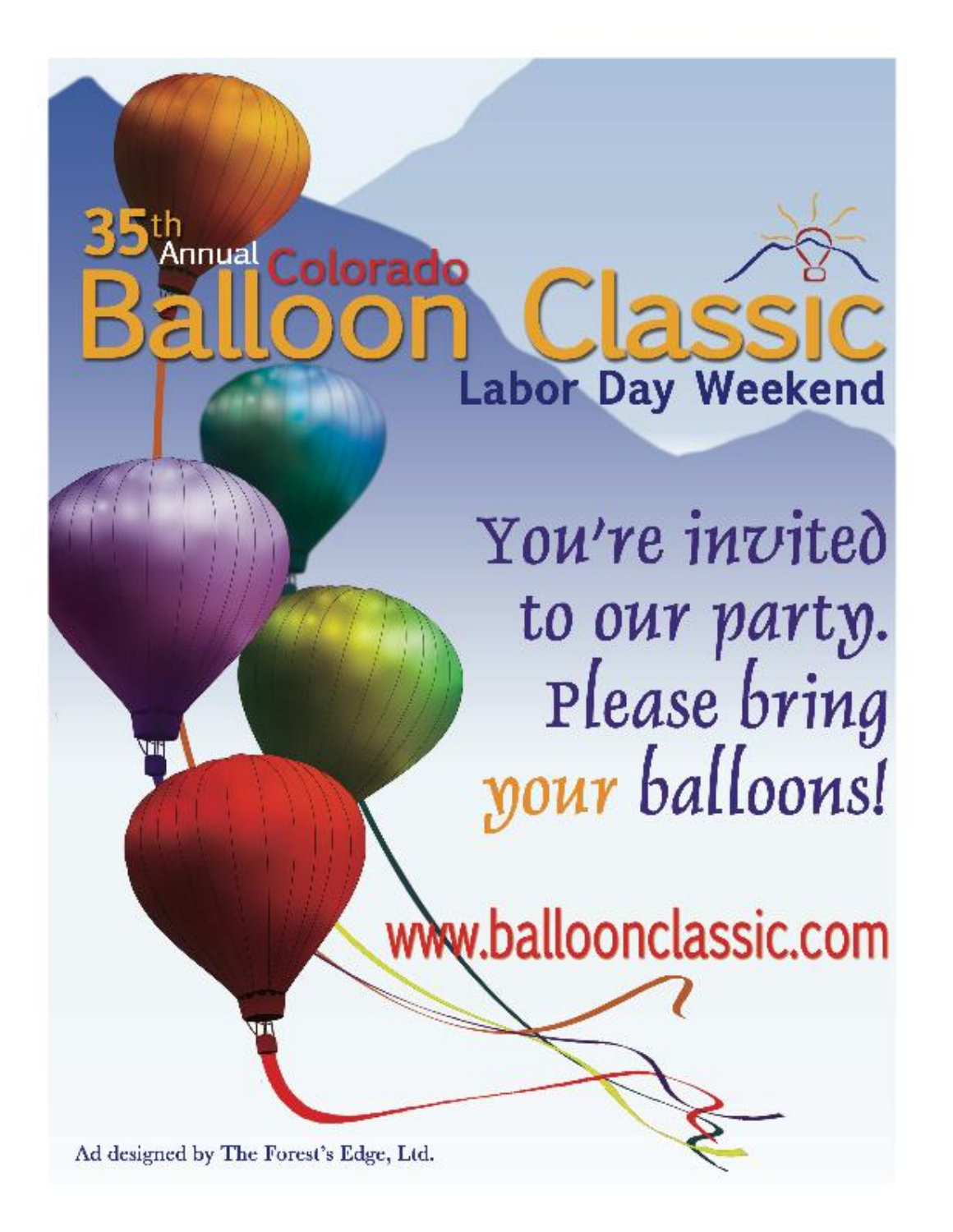#### *FAR out – Stephen Blucher*

 The question has been raised if a pilot must have a copy of the Federal Air Regulations. The answer is no. If one has the knowledge of the FARs, there is none that dictates owning a hard copy or even knowing where to find them on the Internet. But, who can say they can comply totally with, for example, FAR 91.155 without having the reference available?

 As time is spent in safety seminars hearing about the FAA Wings program, we learn that if a pilot partakes, it will substitute for a biennial (24 calendar months) flight review. There are other ways to "by-pass" the review listed in the regs.

 Pilots who wish to keep their skills extra sharp, especially after months of inactivity, may want to participate in the Wings program. It can be completed yearly or every two to keep up with 61.56. The regulation accepts "one hour of air training and one hour of ground training". The Wings program includes two hours in the air.

 Does a pilot have to comply with the rule concerning three takeoffs and three landings every 90 days? No…bet that got some attention…not unless he or she wants to fly the aircraft with passengers on board.

 In another article we discussed interpretation of the rules. In certain situations a pilot must bring the aircraft to a full stop with each landing. Does that apply to a hot air balloon? One FAA representative thought so.

 What about night-time tethered flights? When IS "nighttime"? How must recent flight experience show in your logbook? And let us not even get into lights at night because it changes…nighttime that is and is the subject of a totally different discussion.

 At the beginning of this column the question was asked if all pilots should have a copy of the FARs. This writer can see no reason for NOT having one. However, some pilots do not feel the need to buy a new issue each year as the rules that most concern aeronauts do not change…that often. That becomes the pilot choice.

 Did you ever notice most FARs are odd numbered…61.113, 91.103, 91.155 and so on? That is because the FAA wants space to add new regulations from time to time. They did just that, and it impacts balloonists. Depending on how it is interpreted, it may conflict with an existing FAR. Isn't that special? Research is being done.

In any event, in this writer/pilot's opinion, one can never have too much reference material.

Flying season is here, be safe and have a happy flight.

#### *BSOPP May Board Meeting*

Board of Directors Meeting - 05/02/11

The meeting was held at 3 Margaritas and called to order by Chuck Danley at 7:00PM. Board Members and Club Members attending:

Stephen Blucher, Chuck Danley, Kimberly Barnett, Nolan Schuler, Connie Mooreland, Frank Hunter Paul Deberjois Sr., Peggy Sansom

1. Stephen reported the following for the Treasure's Report:

| Savings    |               | \$1,624.01 |
|------------|---------------|------------|
| Checking   |               | \$1,062.35 |
| Petty Cash | $\mathcal{S}$ | 26.59      |

- 2. The Club fly will be on Saturday the  $14<sup>th</sup>$  or Sunday the  $15<sup>th</sup>$  depending on the weather. Nolan Schuler will be Balloon Meister. We will be celebrating Mother's Day on Sunday the 15<sup>th</sup> of May at the Golden Corral on Palmer Park & Powers. Hope everyone attends.
- 3. The next Board Meeting will be held at Pueblo Viejo on Powers & Stetson Hills.
- 4. Kimberly is working on a new membership form to be mailed out at with the May Tetherlines. No new members have signed up.
- 5. Stephen Blucher is working on the getting a PA system and also on getting more prices on the magnet for the competitions.
- 6. The Air Force Academy is requesting some balloons for the pep rally preceding TCU football game on Sept 9, 2011. Tethers and/or glows are being discussed. Contact Chuck for more information.
- 7. Frank Hunter will be out of town for the next board meeting but will try to get some info for the WestCliffe Fly which will be the 13<sup>th</sup> & 14<sup>th</sup> of August unless it conflicts with another festival.
- 8. Kinda is working on the presentation for the May Club Meeting.
- 9. Meeting adjoined approximately 7:30 pm.

Peggy Sansom BSOPP Secretary